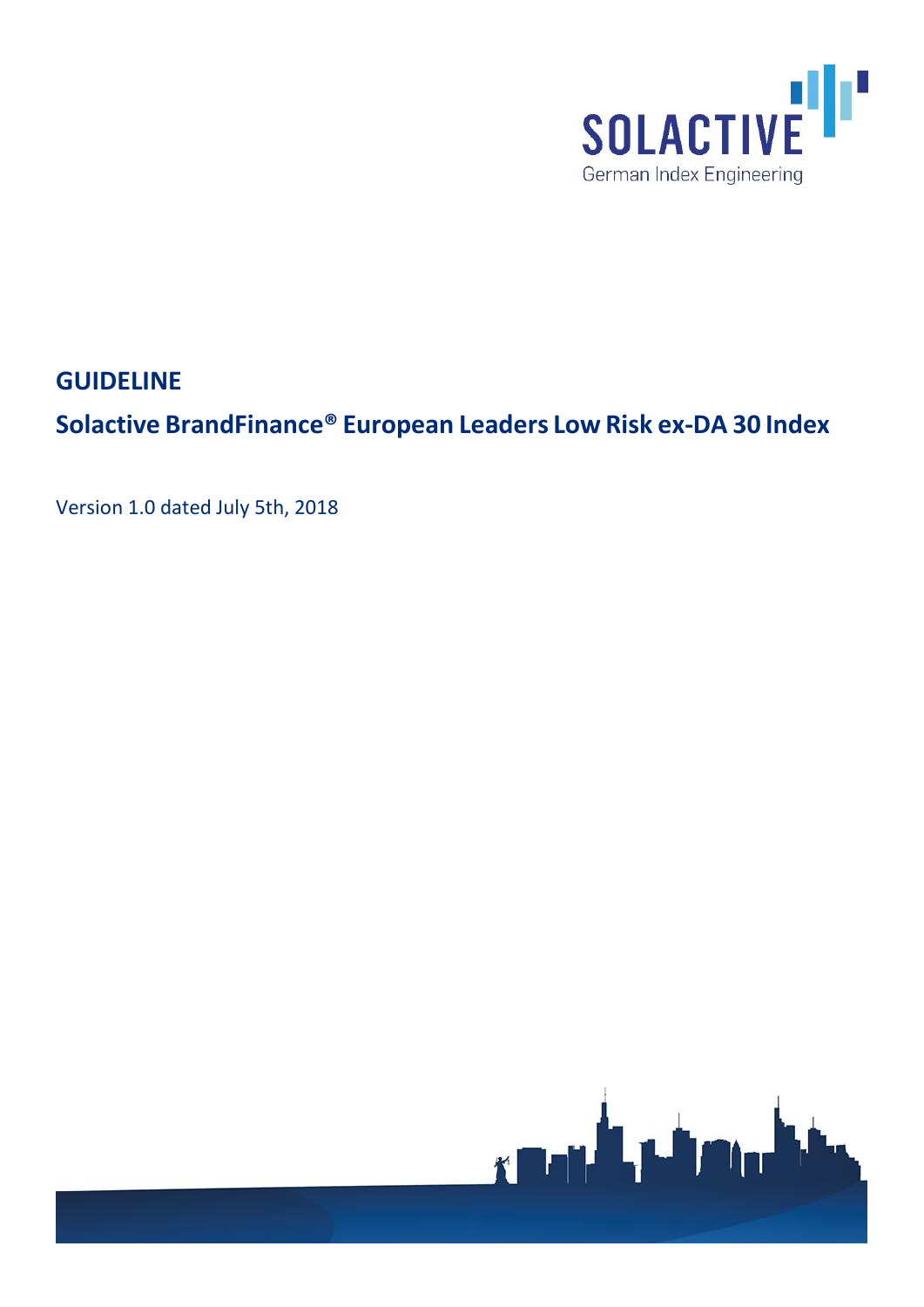# **CONTENTS**

## **Introduction**

- **1 Index specifications**
- **1.1** Index name and identifier
- **1.2** Initial value
- **1.3** Distribution
- **1.4** Prices and calculation frequency
- **1.5** Weighting
- **1.6** Decision-making bodies
- **1.7** Publication
- **1.8** Historical data
- **1.9** Licensing

# **2 Composition of the Index**

- **2.1** Selection of the index components
- **2.2** Ordinary adjustment
- **2.3** Extraordinary adjustment

# **3 Calculation of the Index**

- **3.1** Index formula
- **3.2** Accuracy
- **3.3** Adjustments
- **3.4** Dividends and other distributions
- **3.5** Corporate actions
- **3.6** Calculation of the Index in the event of a market disruption

## **4 Definitions**

## **5 Appendix**

- **5.1** Contact data
- **5.2** Calculation of the Index change in calculation method

This document contains the underlying principles and regulations regarding the structure and the operating of the Index. Solactive AG shall make every effort to implement regulations. Solactive AG does not offer any explicit or tacit guarantee or assurance, neither pertaining to the results from the use of the Index nor the Index value at any certain point in time nor in any other respect. The Index is merely calculated and published by Solactive AG and it strives to the best of its ability to ensure the correctness of the calculation. There is no obligation for Solactive AG – irrespective of possible obligations to issuers – to advise third parties, including investors and/or financial intermediaries, of any errors in the Index. The publication of the Index by Solactive AG is no recommendation for capital investment and does not contain any assurance or opinion of Solactive AG regarding a possible investment in a financial instrument based on this Index.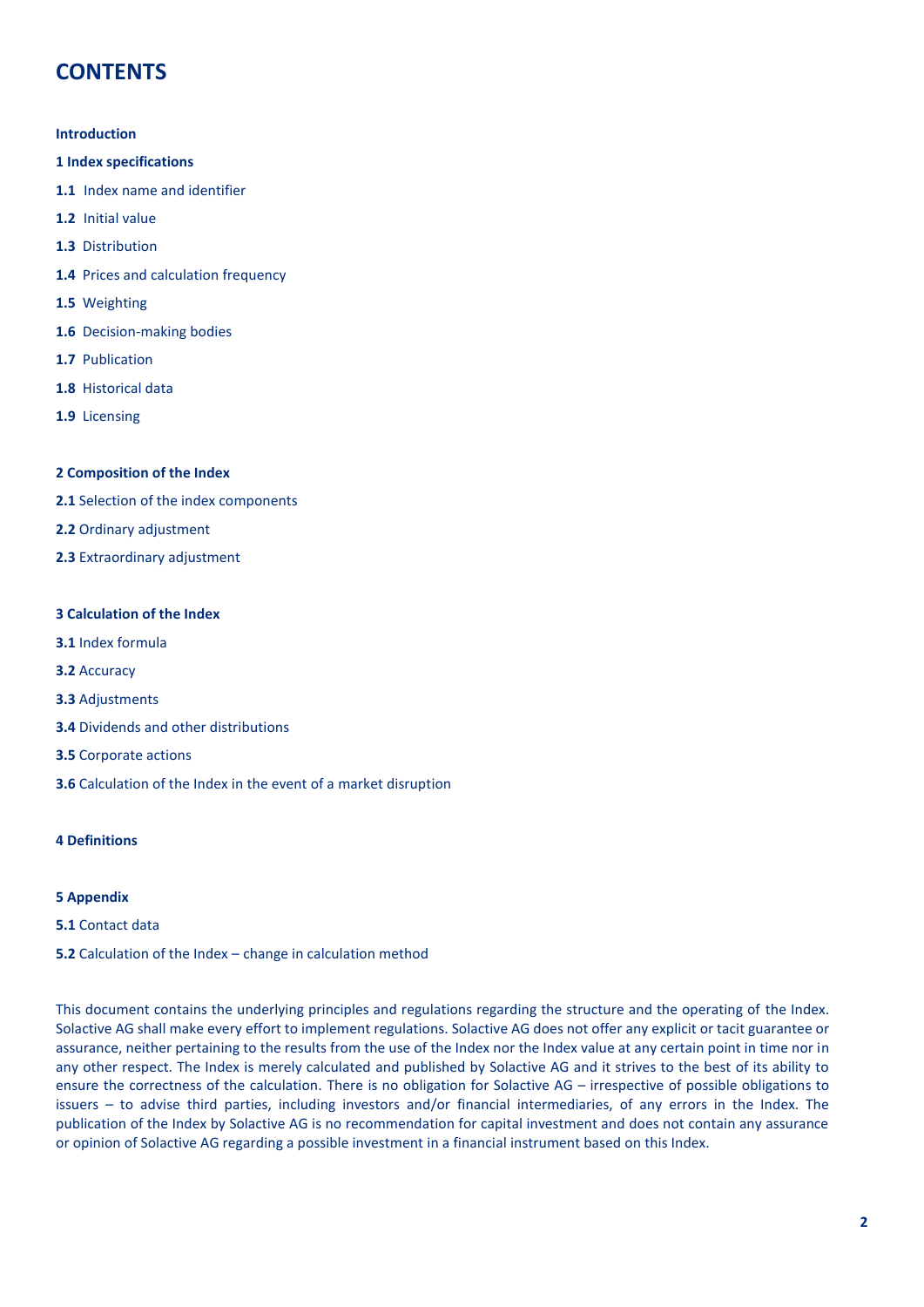# **Introduction**

This document is to be used as a guideline with regard to the composition, calculation and management of the Solactive BrandFinance® European Leaders Low Risk ex-DA 30 Index. Any changes made to the guideline are initiated by the Committee specified in section 1.6. The Index is calculated and published by Solactive AG.

# **1 Index specifications**

The Solactive BrandFinance® European Leaders Low Risk ex-DA 30 Index (the **"Index"**) is an Index of Solactive AG and is calculated and distributed by this provider.

The Index is designed to track the performance of European companies with a high brand value (as defined in section 4) and a comparably high dividend yield and, at the same time, construct a portfolio which exhibits low volatility and avoids excesses sector concentration.

The Index is calculated as Price Return (PR), Net Total Return [NTR] and Gross Total Return (GTR).

The Index is published in Euro [EUR].

# **1.1 Index name and identifier**

| Name                                                                      | <b>ISIN</b>  | <b>RIC</b> | <b>Bloomberg Ticker</b> | Currency   | Return Type |
|---------------------------------------------------------------------------|--------------|------------|-------------------------|------------|-------------|
| Solactive BrandFinance® European Leaders Low Risk ex-DA 30 Index          | DE000SLA2BS9 | .SOBELLXP  | SOBELLXP Index          | EUR        | <b>PR</b>   |
| Solactive BrandFinance® European Leaders Low Risk ex-DA 30 NET<br>Index   | DE000SLA2BU5 | .SOBELLXN  |                         | <b>EUR</b> | <b>NTR</b>  |
| Solactive BrandFinance® European Leaders Low Risk ex-DA 30 GROSS<br>Index | DE000SLA2BV3 | .SOBELLXG  |                         | EUR        | <b>GTR</b>  |

# **1.2 Initial value**

The Index is based on 100 at the close of trading on the start date of 3<sup>rd</sup> February 2006.

## **1.3 Distribution**

The Index is published via the price marketing services of Boerse Stuttgart AG and is distributed to all affiliated vendors. Each vendor decides on an individual basis as to whether he will distribute/display the Index via his information systems.

## **1.4 Prices and calculation frequency**

The price of the Index is calculated on each Trading Day based on the prices on the respective Exchanges on which the Index Components are listed. The most recent prices of all Index Components are used. Prices of Index Components not listed in the Index Currency are translated using spot foreign exchange rates quoted by Reuters. Should there be no current price available on Reuters, the most recent price or the Trading Price on Reuters for the preceding Trading Day is used in the calculation. The daily Index Closing Level is calculated using Reuters/WMCO closing spot rates as at 4pm London time.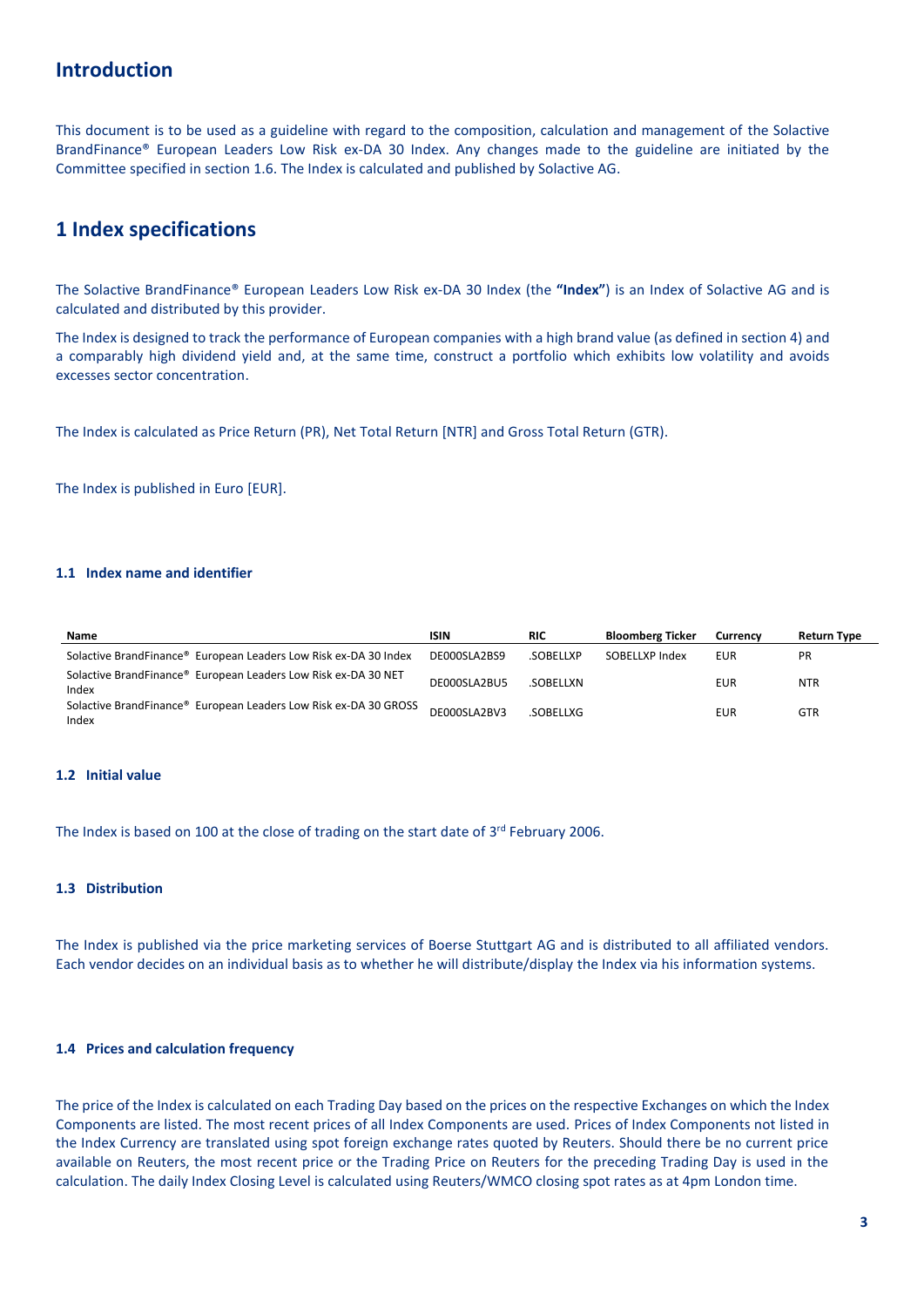The Index is calculated every Trading Day from 9:00am to 10:30pm, CET. In the event that data cannot be provided to Reuters or to the pricing services of Boerse Stuttgart AG the Index cannot be distributed. Any incorrect calculation is adjusted on a retrospective basis.

# **1.5 Weighting**

On each Adjustment Day each Index Component of the Index is weighted to achieve minimal portfolio volatility (under certain constraints). The single steps are described in detail in section 2.

## **1.6 Decision-making bodies**

A Committee composed of staff from Solactive AG is responsible for decisions regarding the composition of the Index as well as any amendments to the rules (in this document referred to as the **"Committee"** or the **"Index Committee"**). The future composition of the Index is set by the Committee on the Selection Days. The Committee shall also decide about the future composition of the Index if any Extraordinary Events should occur and the implementation of any necessary adjustments.

Members of the Committee can recommend changes to the guideline and submit them to the Committee for approval if there are regulatory reasons for changing the guidelines.

## **1.7 Publication**

All specifications and information relevant for calculating the Index are made available on the

http://www.solactive.com web page and sub-pages.

## **1.8 Historical data**

Back-tested data prior to the launch of the index is available until 3<sup>rd</sup> February 2006. Historical data will be maintained from the launch of the index, 27<sup>th</sup> June 2018.

### **1.9 Licensing**

Licenses to use the Index as the underlying value for derivative instruments are issued to stock exchanges, banks, financial services providers and investment houses by Solactive AG.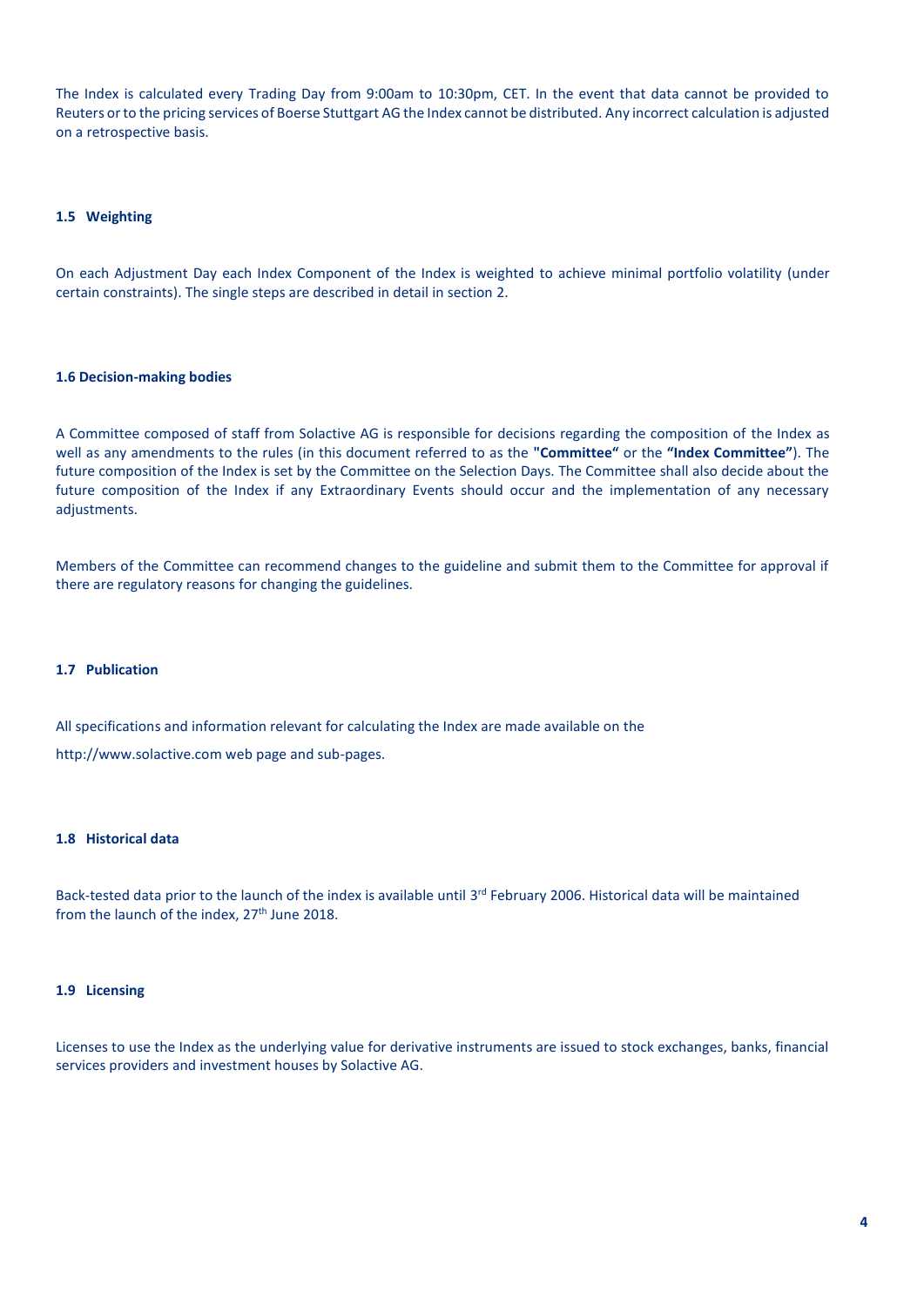# **2 Composition of the Index**

#### **2.1 Selection the Index Components**

The initial composition of the Index as well as any ongoing adjustment is based on the following rules:

Based on the criteria outlined in Chapter 4, the Index Calculator determines the Selection Pool of stocks which are eligible for inclusion in the index.

1. On each Selection Day in January, April, July and October, the final index selection is determined following the steps below:

Rank the securities from the selection pool by dividend yield (average (across estimates) of estimated dividends per share for the next year divided by closing price, both measured in the underlying's own currency). Select the 25% best ranked securities.

- 2. All companies which are mayorly involved in disputable activities (as defined in Section 4) are excluded.
	- $n =$  Number of securities available in Step 2 above.
- 3. Based on the final index selection of n stocks, on each Selection Day, an optimization algorithm determines weights for the securities which would lead to minimal portfolio volatility.

$$
\min_{w} w' \Sigma w
$$

Subject to the constraints

$$
\sum_{i=1}^{n} w_i = 1
$$
  

$$
\sum_{i=1}^{n} y_i = 30
$$
  

$$
w^{\min} * y_i \le w_i \le w^{\max} * y_i, \quad i = 1, ..., n
$$
  

$$
\sum_{i \in S(j)} w_i \le 0.25, i = 1, ..., n
$$
  

$$
y_i \in \{0, 1\}, i = 1, ..., n
$$

With

 $w = n$ -dimensional vector of weights with generic element  $w_i$ 

 $\Sigma$  = n-by-n-dimensional variance-covariance matrix (using 125 daily returns)

 $w^{max}$ = the maximum weight of each stock (5%)

 $w^{min}$ = the minimum weight of each stock (1%)

 $S(i)$  = the set of securities belonging to sector j.

If the optimizer fails to find a feasible solution to the above problem, the dividend yield filter is increased by 1% and the above problem is solved again. This procedure is iterated until the optimizer finds a feasible solution.

## **2.2 Ordinary adjustment**

The composition of the Index is ordinarily reviewed four times a year on the third Friday in January, April, July and October. The composition of the Index is adjusted on the Adjustment Day.

The Index is rebalanced quarterly over a ten-day period to ensure that rebalance transactions stay below the Average Daily Trading Volumes. Beginning on the Adjustment Day, and continuing until the ninth Trading Day following the Adjustment Day, the weights of the constituents of the index on the  $n<sup>th</sup>$  day are set as follows.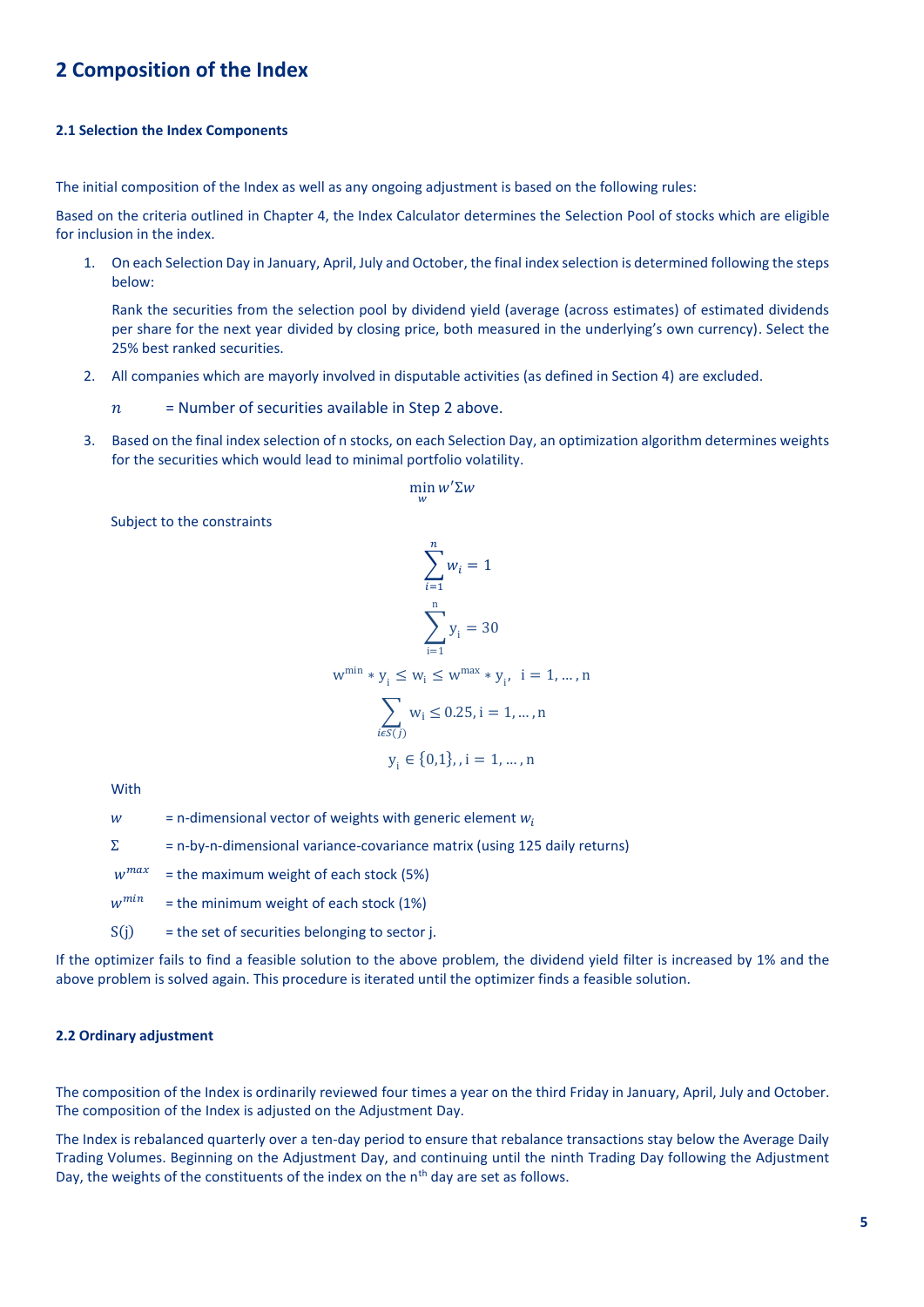$$
Weighti(t0 + n - 1) = Weighti(t0 - 1) + \frac{n * (witarget - Weighti(t0 - 1))}{D}, 0 < n \le 10
$$

Where  $t_0$  = First rebalancing day  $Weight<sub>i</sub>(t)$ = Weight of company i at time t  $w_i^{target}$  = Target weight of company i after the rebalance n  $= n<sup>th</sup>$  day if the rebalancing period D = Total number of Trading Days in the rebalancing period (10)

The first adjustment will be made in July 2018 based on the Trading Prices of the Index Components on the Adjustment Day.

Solactive AG shall publish any changes made to the Index composition on the Selection Day and consequently with sufficient notice before the Adjustment Day.

# **2.3 Extraordinary adjustment**

If a company included in the Index is removed from the Index between two Adjustment Days due to an Extraordinary Event, the weight of the respective company will be split proportionally amongst the remaining companies. The Index is adjusted on the same day. This is announced by Solactive AG after the close of business on the day on which the new composition of the Index was determined by the Committee.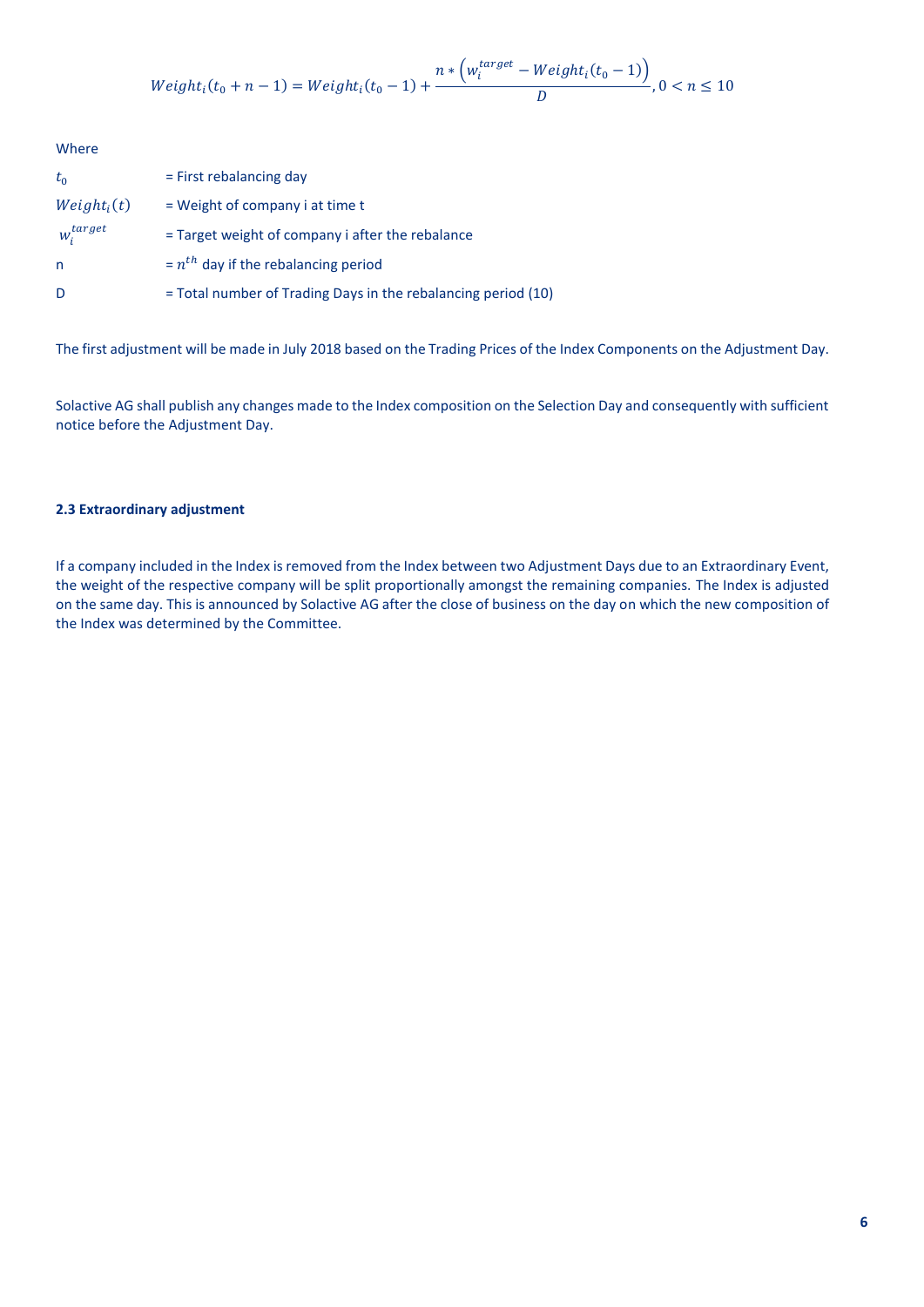# **3 Calculation of the Index**

# **3.1 Index formula**

The Index is an index whose value on a Trading Day is equivalent to the sum over all Index Components of the products of (a) the Number of Shares of the Index Component and (b) the Trading Price of the Index Component at the respective index currency.

$$
Underlying Index_t = \sum_{i=1}^{n} x_{i,t} * p_{i,t}
$$

with:

| UnderlyingIndex <sub>t</sub> | = Solactive BrandFinance® European Leaders Low risk ex-DA 30 Index on Trading Day t rounded<br>to 2 decimal places |
|------------------------------|--------------------------------------------------------------------------------------------------------------------|
| $x_{i,t}$                    | = Number of Shares of the Index Component i on Trading Day t                                                       |
| $p_{i,t}$                    | = Price of Index Component i on Trading Day t converted into index currency (EUR)                                  |

#### **3.2 Accuracy**

The value of the Index will be rounded to two decimal places.

Trading Prices will be rounded to four decimal places.

#### **3.3 Adjustments**

Indices need to be adjusted for systematic changes in prices once these become effective. This requires the new Number of Shares of the affected Index Component to be calculated on an ex-ante basis.

This procedure ensures that the first ex quote can be properly reflected in the calculation of the Index. This ex-ante procedure assumes the general acceptance of the Index calculation formula as well as open access to the parameter values used. The calculation parameters are provided by Solactive AG.

Any delay in calculating the new Number of Shares of an Index Component would create problems. Therefore the procedure described above is the most appropriate.

# **3.4 Dividends and other distributions**

Dividends cause an adjustment of the Number of Shares of the corresponding Index Component. The new Number of Shares is calculated as follows:

$$
x_{i,t} = x_{i,t-1} * \frac{p_{i,t} + D_{i,t}}{p_{i,t}}
$$

with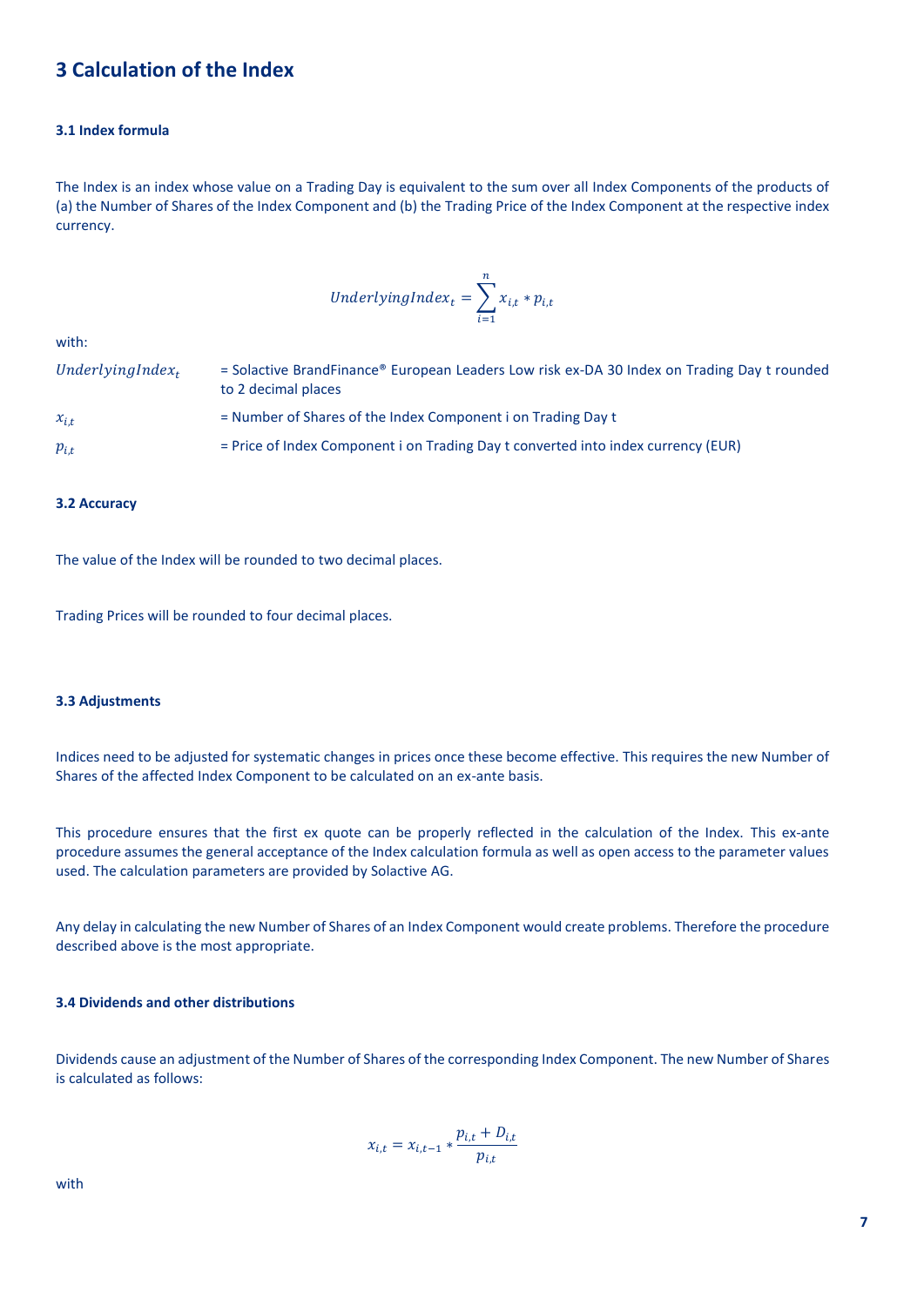- $x_{i,t}$  = Number of Shares of the Index Component i on Trading Day t
- $D_{i,t}$  = Payment on Trading Day t multiplied by the Dividend Correction Factor of the respective country
- $p_{i,t}$  = Price of Index Component i on Trading Day t

Cash Dividends are adjusted in the Net Total Return version of the Index following the same formula described above. All dividend payments are adjusted in the index on the respective ex-dividend date.

## **3.5 Corporate actions**

#### **3.5.1 Principles**

Following the announcement by a company included in the Index of the terms and conditions of a corporate action the Index Calculator determines whether such corporate action has a dilution, concentration or other effect on the price of the Index Component.

If this should be the case the Index Calculator shall make the necessary adjustments to the affected Index Component and/or the formula for calculating the Index and/or to other terms and conditions of this document that he deems appropriate in order to take into account the dilution, concentration or other effect and shall determine the date on which this adjustment shall come into effect.

Amongst other things the Index Calculator can take into account the adjustment made by an Affiliated Exchange as a result of the corporate action with regard to option and futures contracts on the respective share traded on this Affiliated Exchange.

## **3.5.2 Capital increases**

In the case of capital increases (from the company's own resources or through cash contributions) the new Numbers of Shares are calculated as follows:

$$
x_{i,t} = x_{i,t-1} * \left(1 + \frac{p_{i,t} - B}{p_{i,t}} * BV\right)
$$

with:

- $x_{i,t}$  = Number of Shares of Index Component i on the ex date
- $x_{i,t-1}$  = Number of Shares of Index Component i on the day prior to the ex date
- $p_{i,t}$  = Closing price on the ex date
- $B =$  Price of rights issue
- $BV = Subscripto$  ratio

B=0 if capital is increased from the company's own resources.

The last dividend paid or the announced dividend proposal is applied as the dividend disadvantage.

## **3.5.3 Capital reductions**

In the case of capital reductions the new Number of Shares is determined as follows:

$$
x_{i,t} = x_{i,t-1} * \frac{1}{H_{i,t}}
$$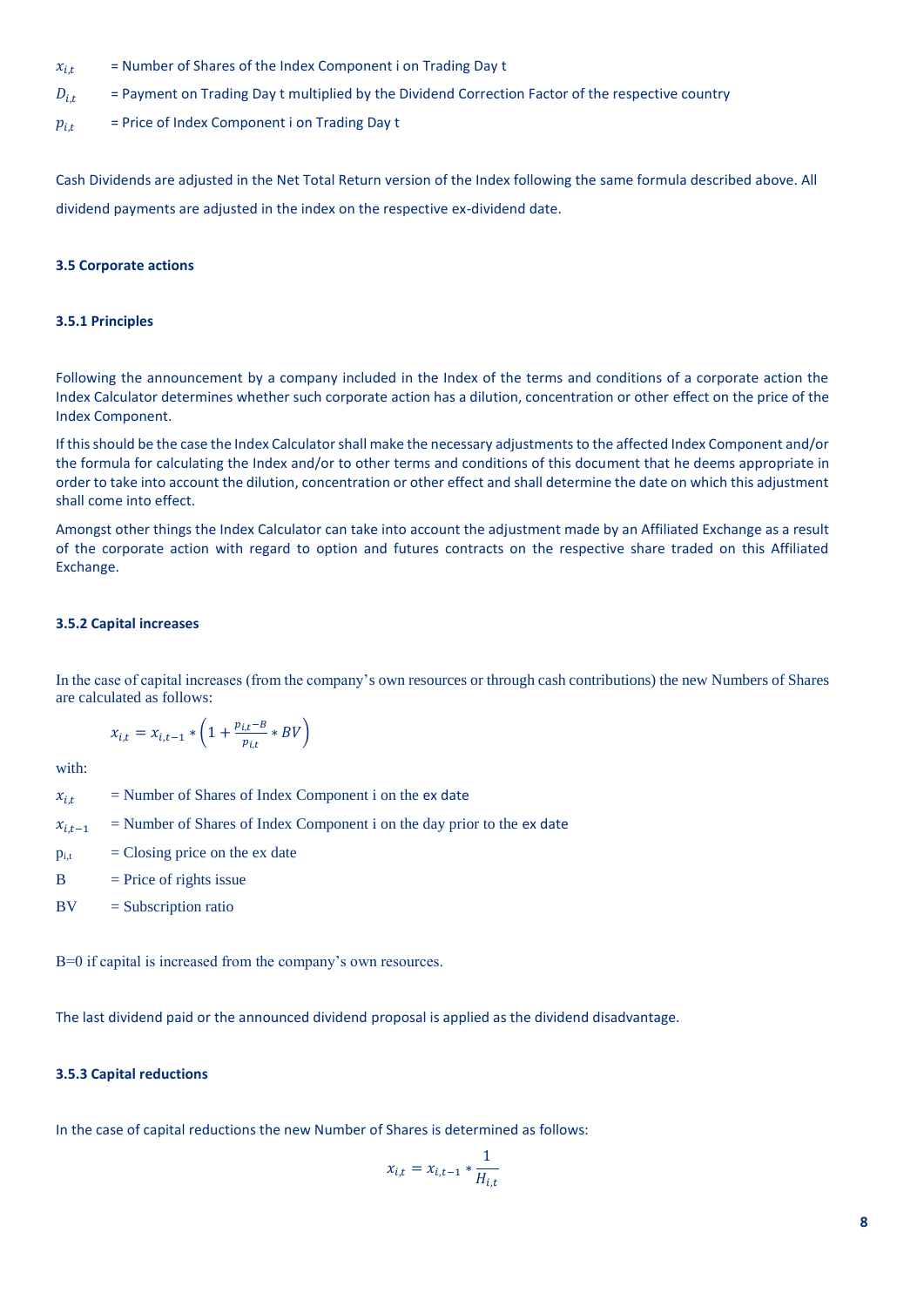- $H_{i,t}$  = Reduction ratio of the company on day t
- $x_{i,t}$  = Number of Shares of the affected Index Component on the day of the distribution
- $x_{i,t-1}$  = Number of Shares of the affected Index Component on the day prior to the distribution

## **3.5.4 Share splits and par value conversions**

In the case of share splits and par value conversions it is assumed that the prices change in ratio to the number of shares or to the par values. The new Number of Shares is calculated as follows:

$$
x_{i,t} = x_{i,t-1} * \frac{N_{i,t-1}}{N_{i,t}}
$$

 $N_{i,t-1}$  = Former par value of security class i (or new number of shares)

- $N_{i,t}$  = New par value of security class i (or former number of shares)
- $x_{i,t-1}$  = Number of Shares of the affected Index Component on the day of the distribution
- $x_{i,t-1}$  = Number of Shares of the affected Index Component on the day prior to the distribution

## **3.6 Calculation of the Index in the event of a Market Disruption Event**

An Index is not calculated in the event of a Market Disruption Event. If the Market Disruption Event continues over a period of eight Trading Days, the Index Calculator calculates the Index value, taking into account the market conditions prevailing at this point in time, the last quoted Trading Price for each of the Index Components as well as any other conditions that it deems relevant for calculating the Index value.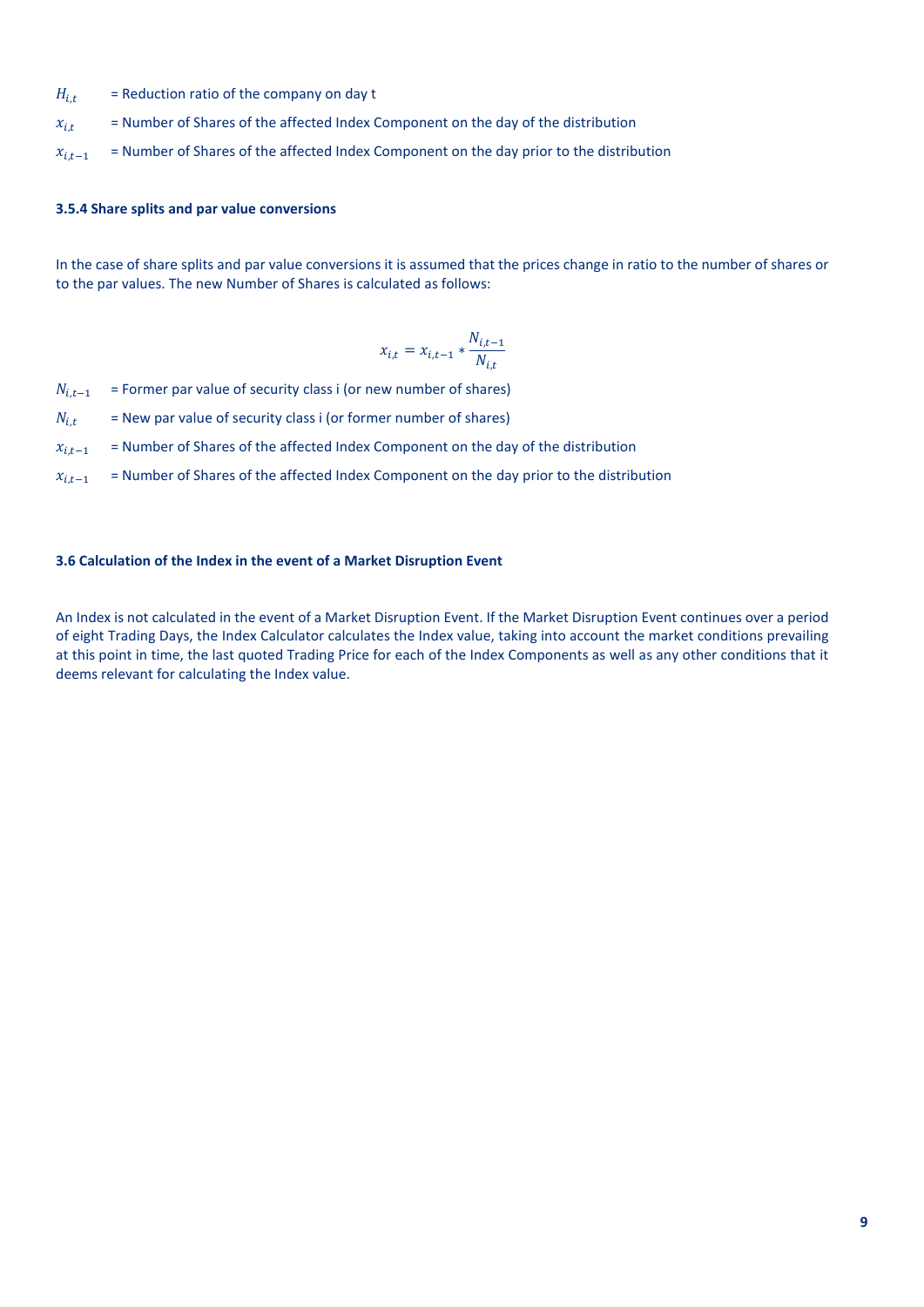# **4. Definitions**

**"Universe"** is determined on a quarterly basis on the Selection Days in January, April, July and October. It consists of the members of the Solactive Europe Total Market 675 Index (as described in the guideline to the Solactive Europe Total Market 675 Index, which can be found under the following link[: http://www.solactive.com/wp-content/uploads/2016/04/Solactive-](http://www.solactive.com/wp-content/uploads/2016/04/Solactive-EU-Benchmark-Series_Final.pdf)[EU-Benchmark-Series\\_Final.pdf](http://www.solactive.com/wp-content/uploads/2016/04/Solactive-EU-Benchmark-Series_Final.pdf) ).

**"Selection Pool"** is determined on a quarterly basis on the Selection Days in January, April, July and October. It includes those companies that are part of the Universe (as described above) and fulfill the following conditions:

- Companies with a minimum Average Daily Value Traded of at least EUR 5mn over the previous 6 months.
- Out of those companies from the universe which fulfil the above criteria, select the 200 companies with the highest ratio of Brand Value to Enterprise Value (as supplied by BrandFinance® for the relevant year). If a company from the universe is not covered by BrandFinance®, its ratio of Brand Value to Enterprise Value will be deemed to be 0.

**"BrandFinance®"**: An independent brand valuation and strategy consultancy. Further information can be found under <http://brandfinance.com/>

**"Sector"** is one of the following ten classifications: Consumer Services, Finance, Energy, Technology, Industrials, Utilities, Consumer Non-Durables, Basic Materials, Consumer Durables, Healthcare.

**"Disputable Activities"**: A major involvement in disputable activities is determined by Vigeo Eiris. A company is classified as majorly involved in disputable activities if any of the below applies:

# • Alcohol

| <b>Subcategory</b>                  | <b>Major involvement</b> |
|-------------------------------------|--------------------------|
| Production of alcoholic beverages   | $>0\%$                   |
| Distribution of alcoholic beverages | $\geq 10\%$              |

# **Armament**

| <b>Subcategory</b>                                                                 | <b>Major involvement</b> |
|------------------------------------------------------------------------------------|--------------------------|
| Civilian Firearms - Production or sale (Firearms or ammunition or Semi-            |                          |
| automatic weapons)                                                                 | $>0\%$                   |
| Civilian Firearms - Production or sale (Key parts: materials, gun cases, locks and |                          |
| safes)                                                                             | $\geq 10\%$              |
| Military - Controversial weapons (development; production, maintenance, use,       |                          |
| distribution, storage, transportation or trade in controversial weapons or their   |                          |
| key components)                                                                    | $>0\%$                   |
| Military - Financing of cluster munitions or anti-personnel landmines (Major       |                          |
| shareholders ≥3%)                                                                  | $>0\%$                   |
| Military - Production - Conventional weapons                                       | $>0\%$                   |
| Military -production - Key parts or services for conventional weapons              | $\geq 10\%$              |

# **Gambling**

| Subcategory                                                                      | <b>Major involvement</b> |
|----------------------------------------------------------------------------------|--------------------------|
| Gambling operations (betting shops, horse and greyhound tracks, licensed bingo   |                          |
| halls, casinos, gaming clubs)                                                    | >5%                      |
| Gambling products (manufacture or supply of gaming or amusement with-prizes      |                          |
| machines, manufacture of parts of gaming machines, supply of IT products         |                          |
| specifically designed for use in gambling products, payment solutions for online |                          |
| gambling).                                                                       | $\geq 10\%$              |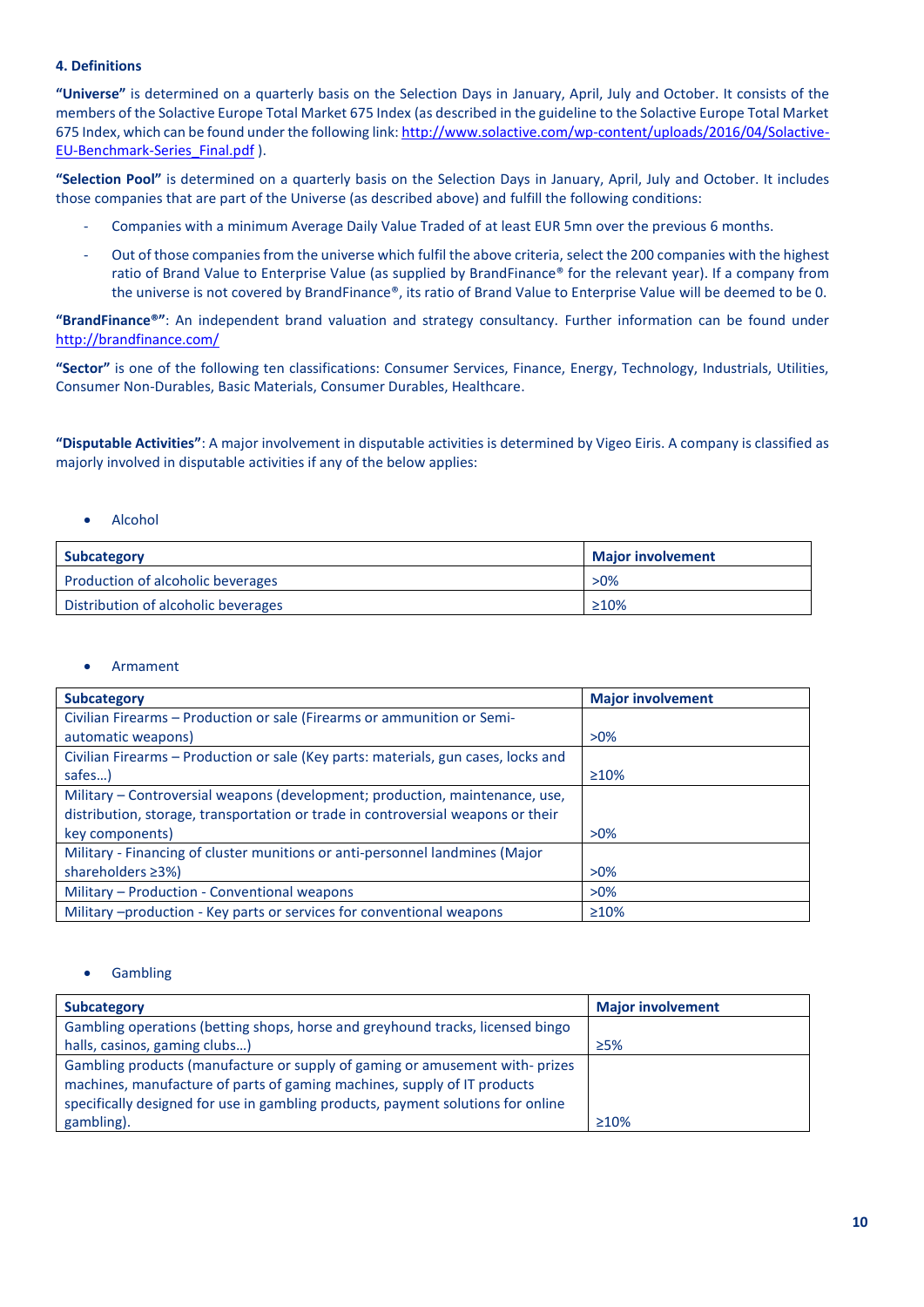• Nuclear Power

| <b>Subcategory</b>                                                              | <b>Major involvement</b> |
|---------------------------------------------------------------------------------|--------------------------|
| Nuclear power generation (companies that own or operate nuclear power           |                          |
| stations)                                                                       | $\geq$ 5%                |
| Nuclear power sale (companies that sell electricity generated in nuclear power  |                          |
| plants owned or operated by third parties, i.e. companies purchasing nuclear-   |                          |
| generated electricity for resale to their own clients).                         | $\geq 10\%$              |
| Major nuclear parts and services (nuclear power reactor, nuclear fuels, control |                          |
| rooms, waste storage)                                                           | $\geq 10\%$              |
| Uranium mining (owing or operating uranium mines)                               | $>0\%$                   |

# • Pornography

| <b>Subcategory</b>                                                              | <b>Major involvement</b> |
|---------------------------------------------------------------------------------|--------------------------|
| Pornography and adult entertainment services (ownership or management of        |                          |
| sex shops, lap dancing clubs; producing pornographic videos or software;        |                          |
| operating pornographic websites and companies offering adult entertainment      |                          |
| on cable, digital and satellite television).                                    | $>0\%$                   |
| Facilitating access to pornography (Tour operators, airlines and hotels clearly |                          |
| stating that access to prostitution is part of a travel arrangement or make     |                          |
| indirect references to practices of sex tourism).                               | $\geq 10\%$              |

# • Tobacco

| <b>Subcategory</b>                    | <b>Maior involvement</b> |
|---------------------------------------|--------------------------|
| Production of core tobacco products   | $>0\%$                   |
| Distribution of core tobacco products | $\geq 10\%$              |

# • Fossil Fuels (Thermal Coal, tar sands and oil shale)

| <b>Subcategory</b>                                                                | <b>Major involvement</b>              |
|-----------------------------------------------------------------------------------|---------------------------------------|
| Coal Mining (all coal types, including both thermal and metallurgical coal)       | $\geq 10\%$                           |
| Thermal coal mining and power generation                                          | $>0\%$                                |
| Thermal coal mining                                                               | $>0\%$                                |
| Coal-fueled power generation                                                      | $>0\%$                                |
| Tar sands and oil shale extraction                                                | $>0\%$                                |
| Tar sands or oil shale reserves (Percentage of proven oil reserves represented by |                                       |
| tar sands and oil shale deposits)                                                 | $>0\%$                                |
|                                                                                   | $\geq$ 10% if tar sands and oil shale |
|                                                                                   | extraction and tar sands or oil shale |
| Tar sands and oil shale extraction or services                                    | reserves = $0\%$                      |

**"Daily Trading Volume"** means, in respect of a Share and of an Exchange Trading Day, the product of (i) the Closing Exchange Price of such Share and (ii) the volume traded (measured as a number of Share) of such Share on the Exchange during such Exchange Trading Day.

**"Average Daily Trading Volume"** means, in respect of a Share, the sum of Daily Trading Volumes over a specified period divided by the number of Exchange Trading Days that fall in the specified period.

**"Index Component"** is each share currently included in the Index.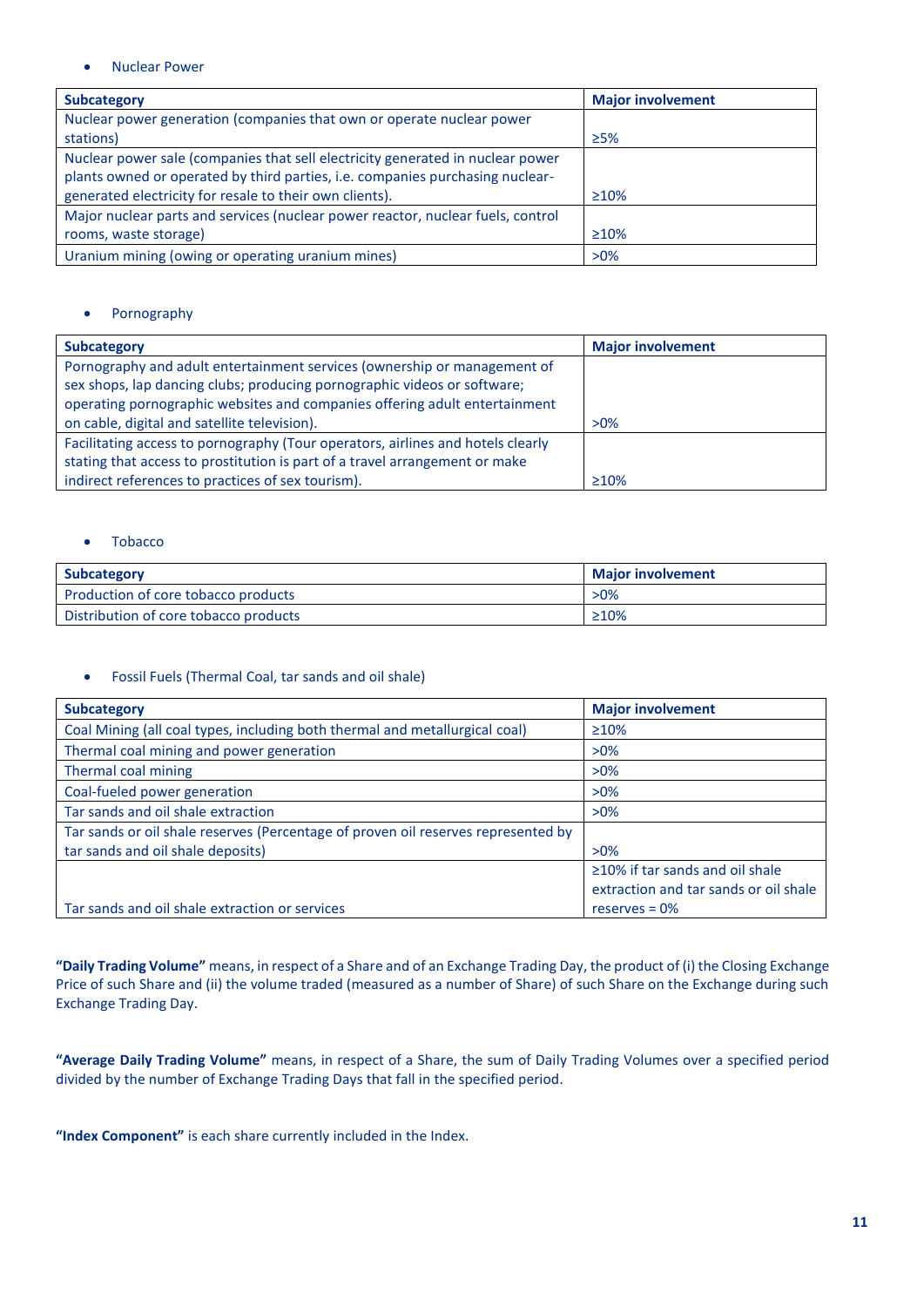**"Number of Shares"** is in respect of an Index Component and any given Trading Day the number or fraction of shares included in the Index. It is calculated for any Index Component as the ratio of (A) the Percentage Weight of an Index Component multiplied by the Index value and (B) its Trading Price.

**"Percentage Weight"** of an Index Component is the ratio of its Trading Price multiplied by its Number of Shares divided by the Index value.

**"Dividend Correction Factor"** is calculated as 1 minus the applicable withholding tax rate and/or other applicable tax rate currently prevalent in the respective country. The table can be accessed on the Solactive corporate website using the following URL: http://www.solactive.com/news/documents/

In particular an **"Extraordinary Event"** is

- a Merger
- a Takeoverbid
- a delisting
- the Nationalisation of a company
- Insolvency.

The Trading Price for this Index Component on the day the event came into effect is the last available market price for this Index Component quoted on the Exchange on the day the event came into effect (or, if a market price is not available for the day the event came into effect, the last available market price quoted on the Exchange on a day specified as appropriate by the Index Calculator), as determined by the Index Calculator, and this price is used as the Trading Price of the particular Index Component until the end of the day on which the composition of the Index is next set.

In the event of the Insolvency of an issuer of an Index Component the Index Component shall remain in the Index until the next Adjustment Day. As long as a market price for the affected Index Component is available on a Trading Day, this shall be applied as the Trading Price for this Index Component on the relevant Trading Day, as determined in each case by the Index Calculator. If a market price is not available on a Trading Day the Trading Price for this Index Component is set to zero. The Committee may also decide to eliminate the respective Index Component at an earlier point in time prior to the next Adjustment Day. The procedure in this case is identical to an elimination due to and Extraordinary Event.

An Index Component is **"delisted"** if the Exchange announces pursuant to the Exchange regulations that the listing of, the trading in or the issuing of public quotes on the Index Component at the Exchange has ceased immediately or will cease at a later date, for whatever reason (provided delisting is not because of a Merger or a Takeoverbid), and the Index Component is not immediately listed, traded or quoted again on an exchange, trading or listing system, acceptable to the Index Calculator,

**"Insolvency"** occurs with regard to an Index Component if (A) all shares of the respective issuer must be transferred to a trustee, liquidator, insolvency administrator or a similar public officer as result of a voluntary or compulsory liquidation, insolvency or winding-up proceedings or comparable proceedings affecting the issuer of the Index Components or (B) the holders of the shares of this issuer are legally enjoined from transferring the shares.

A **"Takeoverbid"** is a bid to acquire, an exchange offer or any other offer or act of a legal person that results in the related legal person acquiring as part of an exchange or otherwise more than 10% and less than 100% of the voting shares in circulation from the issuer of the Index Component or the right to acquire these shares, as determined by the Index Calculator based on notices submitted to public or self-regulatory authorities or other information considered by the Index Calculator to be relevant.

With regard to an Index Component a **"Merger"** is

- (i) a change in the security class or a conversion of this share class that results in a transfer or an ultimate definite obligation to transfer all the shares in circulation to another legal person,
- (ii) a merger (either by acquisition or through forming a new structure) or a binding obligation on the part of the issuer to exchange shares with another legal person (except in a merger or share exchange under which the issuer of this Index Component is the acquiring or remaining company and which does not involve a change in security class or a conversion of all the shares in circulation),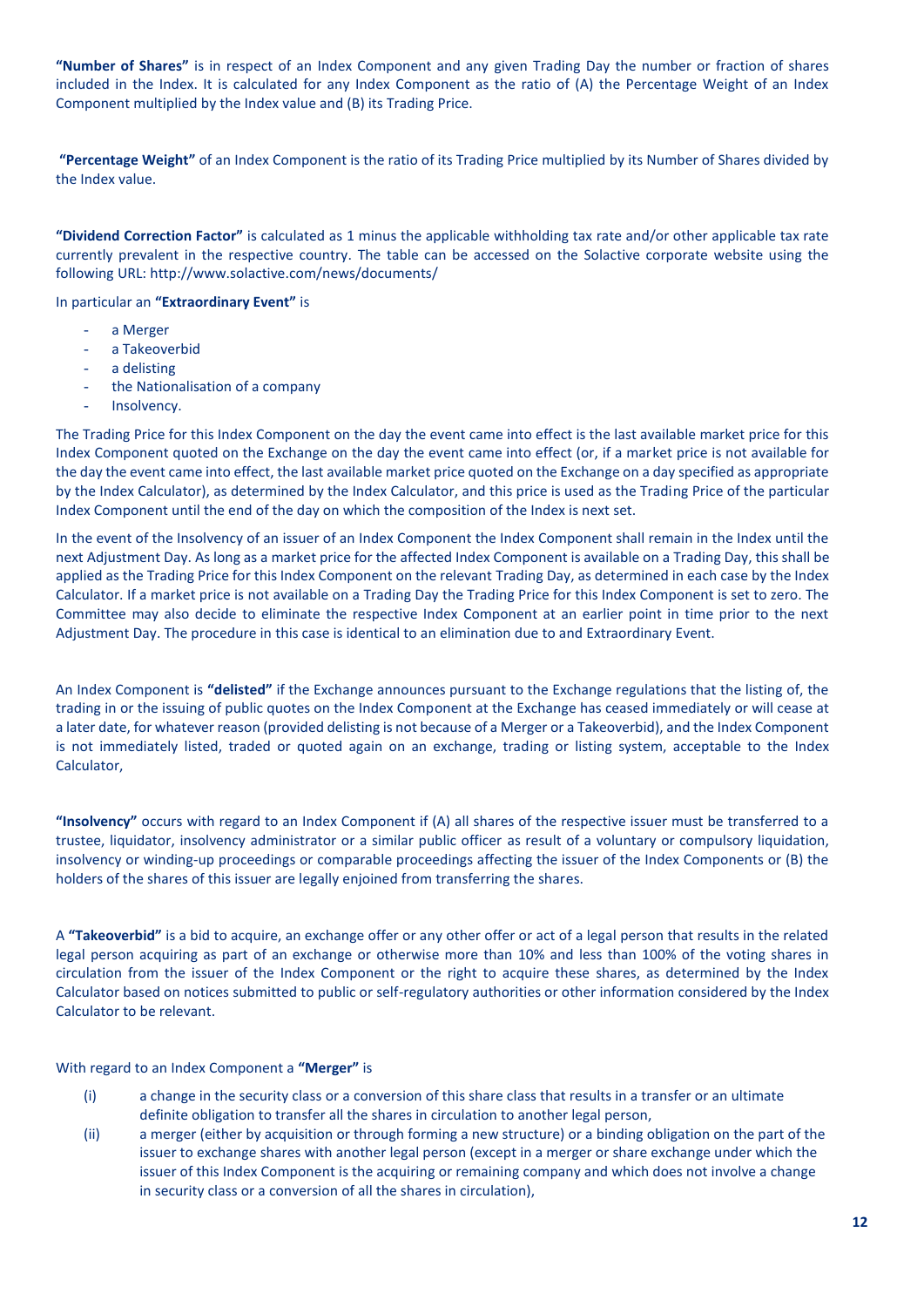- (iii) a takeover offer, exchange offer, other offer or another act of a legal person for the purposes of acquiring or otherwise obtaining from the issuer 100% of the shares issued that entails a transfer or the irrevocable obligation to transfer all shares (with the exception of shares which are held and controlled by the legal person), or
- (iv) a merger (either by acquisition or through forming a new structure) or a binding obligation on the part of the issuer of the share or its subsidiaries to exchange shares with another legal person, whereby the issuer of the share is the acquiring or remaining company and it does not involve a change in the class or a conversion of the all shares issued, but the shares in circulation directly prior to such an event (except for shares held and controlled by the legal person) represent in total less than 50% of the shares in circulation directly subsequent to such an event.

The **"Merger Date"** is the date on which a Merger is concluded or the date specified by the Index Calculator if such a date cannot be determined under the law applicable to the Merger.

**"Nationalisation"** is a process whereby all shares or the majority of the assets of the issuer of the shares are nationalised or are expropriated or otherwise must be transferred to public bodies, authorities or institutions.

**"Exchange"** is, in respect of the Selection Pool and every Index Component, the respective primary exchange where the Index Component has its primary listing. The Committee may decide to declare a different stock exchange the "Exchange" for trading reasons, even if the company is only listed there via a Stock Substitute.

**"Stock Substitute"** includes in particular American Depository Receipts (ADR) and Global Depository Receipts (GDR).

With regard to an Index component (subject to the provisions given above under "Extraordinary Events") the **"Trading Price**" in respect of a Trading Day is the closing price on this Trading Day determined in accordance with the Exchange regulations. If the Exchange has no closing price for an Index Component, the Index Calculator shall determine the Trading Price and the time of the quote for the share in question in a manner that appears reasonable to him.

**"Target Weight"** is defined as the weight that will be implemented for an Index Component on the Adjustment Day.

A **"Trading Day"** is every weekday other than a Saturday or a Sunday.

The **"Index Calculator"** is Solactive AG or any other appropriately appointed successor in this function.

The **"Index Currency"** is Euro.

**"Free Float Market Capitalization"** is with regard to each of the shares in the Selection Pool on a Selection Day he value published by Reuters (or a successor) as the Free Float Market Capitalization for this day.

As at the date of this document Free Float Market Capitalization is defined by Reuters as the value of a company calculated by multiplying the number of shares of the company in circulation by its share price.

If Reuters (or a successor):

(i) does not publish for a Selection Day a Free Float Market Capitalization for a share or

(ii) adopts another method for calculating the Free Float Market Capitalization for all shares or only with regard to the share in question or uses different assumptions in calculating the Free Float Market Capitalization for all shares or only with regard to the share in question, and in the reasonable assessment of the Index Calculator involves material changes (the Index Calculator makes the decision as to whether such changes are to be deemed "material" by applying factors that in his reasonable assessment appear appropriate to him),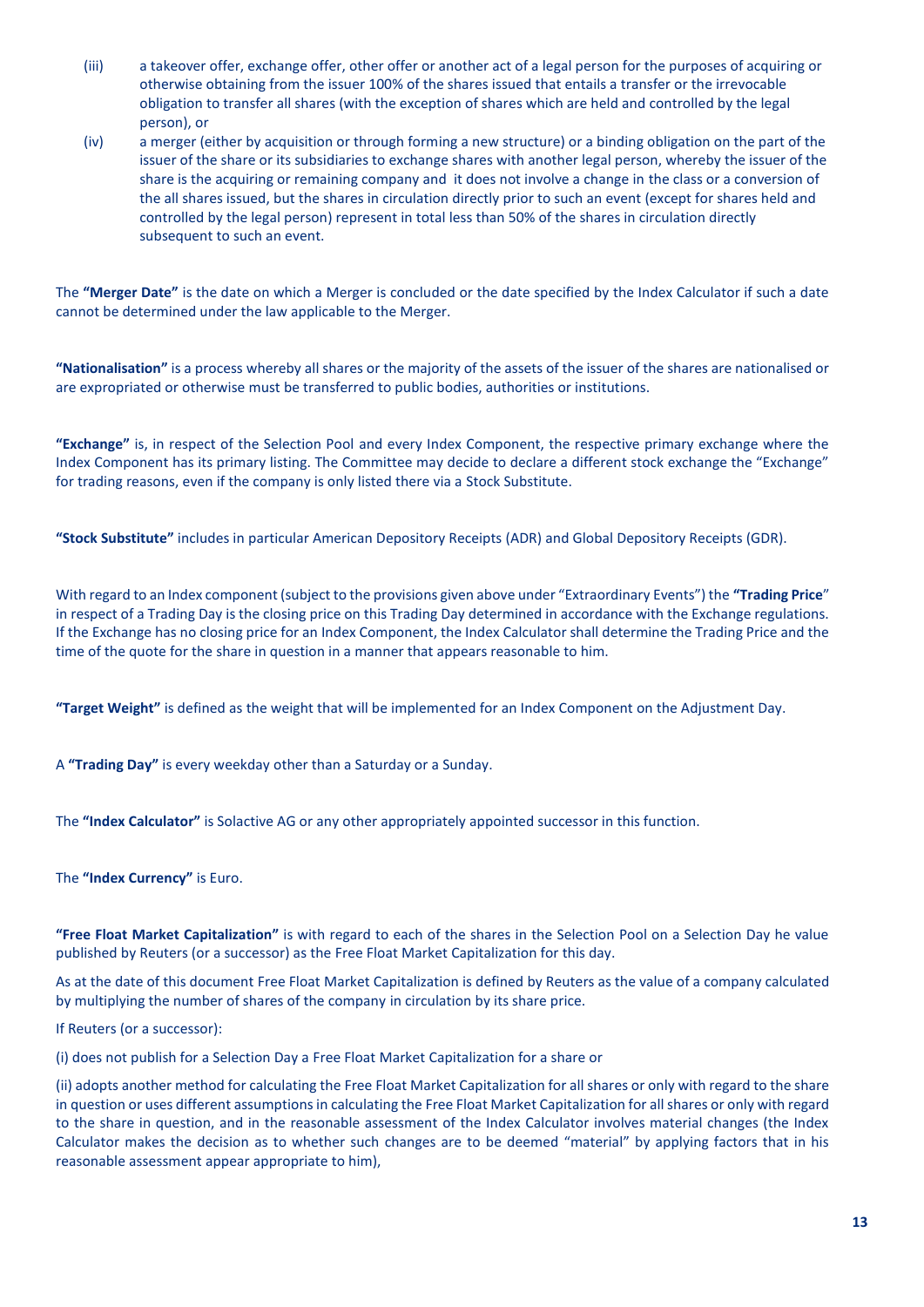the Index Calculator will determine the Free Float Market Capitalization in respect of the shares or of a share included in the Selection Pool and the respective Selection Day either from another publicly accessible source specified at his sole discretion or from other sources that in his assessment are reasonable and appropriate in the event that no other publicly quoted suitable prices are available.

"Adjustment Day" is the 1<sup>st</sup> Wednesday in February, May, August and November.

**"Selection Day"** is the business day which is ten business days prior to the adjustment day.

An **"Affiliated Exchange"** is with regard to an Index Component an exchange, a trading or quotation system on which options and futures contracts on the Index Component in question are traded, as specified by the Index Calculator.

# A "**Market Disruption Event**" occurs if

1. one of the following events occurs or exists on a Trading Day prior to the opening quotation time for an Index Component:

A) trading is suspended or restricted (due to price movements that exceed the limits allowed by the Exchange or an Affiliated Exchange, or for other reasons):

- 1.1. across the whole Exchange; or
- 1.2. in options or futures contracts on or with regard to an Index Component or an Index Component that is quoted on an Affiliated Exchange; or
- 1.3. on an Exchange or in a trading or quotation system (as determined by the Index Calculator) in which an Index Component is listed or quoted; or

B) an event that (in the assessment of the Index Calculator) generally disrupts and affects the opportunities of market participants to execute on the Exchange transactions in respect of a share included in the Index or to determine market values for a share included in the Index or to execute on an Affiliated Exchange transaction with regard to options and futures contracts on these shares or to determine market values for such options or futures contracts; or

2. trading on the Exchange or an Affiliated Exchange is ceased prior to the usual closing time (as defined below), unless the early cessation of trading is announced by the Exchange or Affiliated Exchange on this Trading Day at least one hour before

(aa) the actual closing time for normal trading on the Exchange or Affiliated Exchange on the Trading Day in question or, if earlier.

(bb) the closing time (if given) of the Exchange or Affiliated Exchange for the execution of orders at the time the quote is given.

**"Normal exchange closing time"** is the time at which the Exchange or an Affiliated Exchange is normally closed on working days without taking into account after-hours trading or other trading activities carried out outside the normal trading hours; or

- 4. a general moratorium is imposed on banking transactions in the country in which the Exchange is resident if the above-mentioned events are material in the assessment of the Index Calculator, whereby the Index Calculator makes his decision based on those circumstances that he considers reasonable and appropriate.
- **"Vigeo Eiris"** is a global provider of environmental, social and governance research to investors and corporates. Vigeo Eiris provides research and solutions for sustainable value creation.